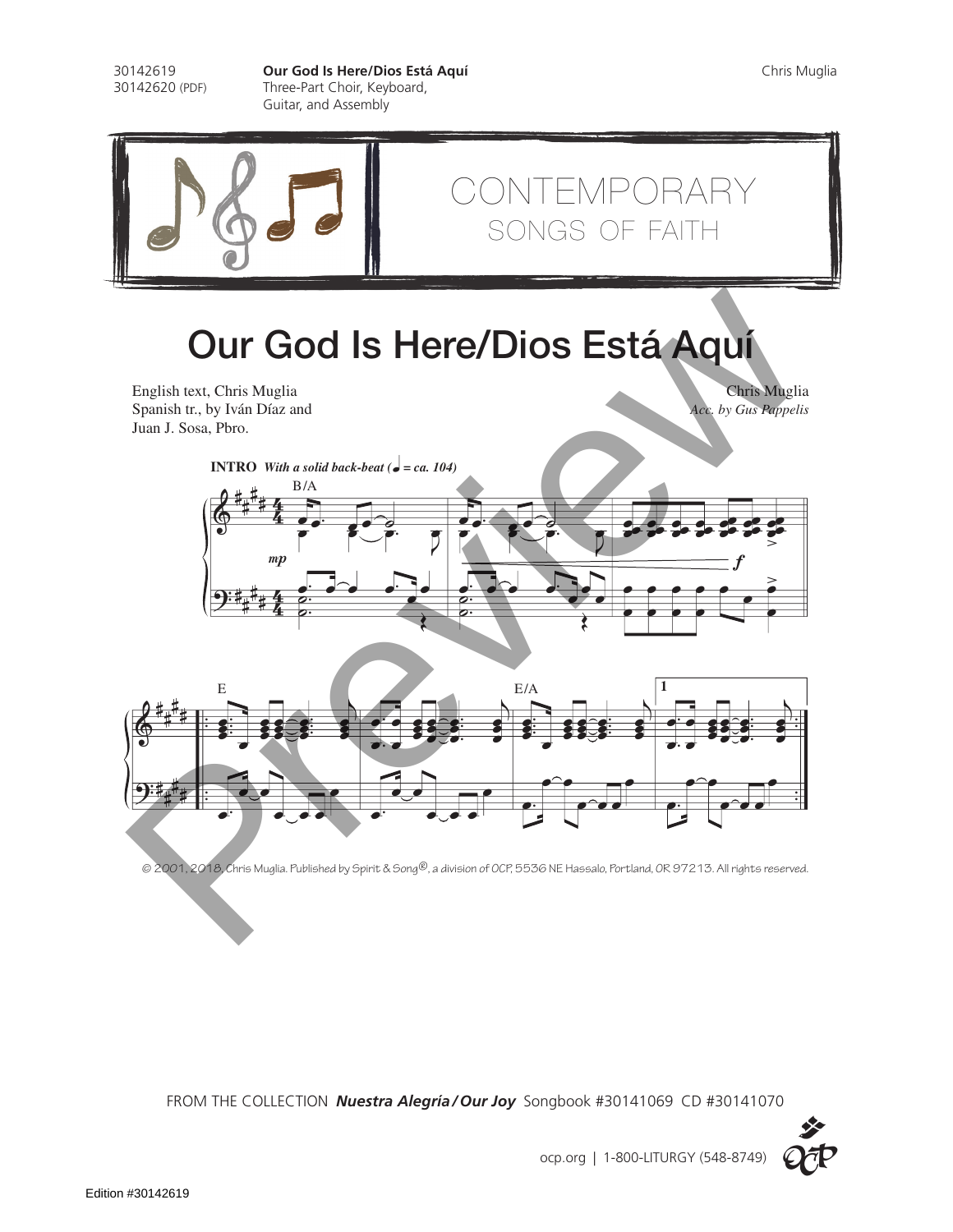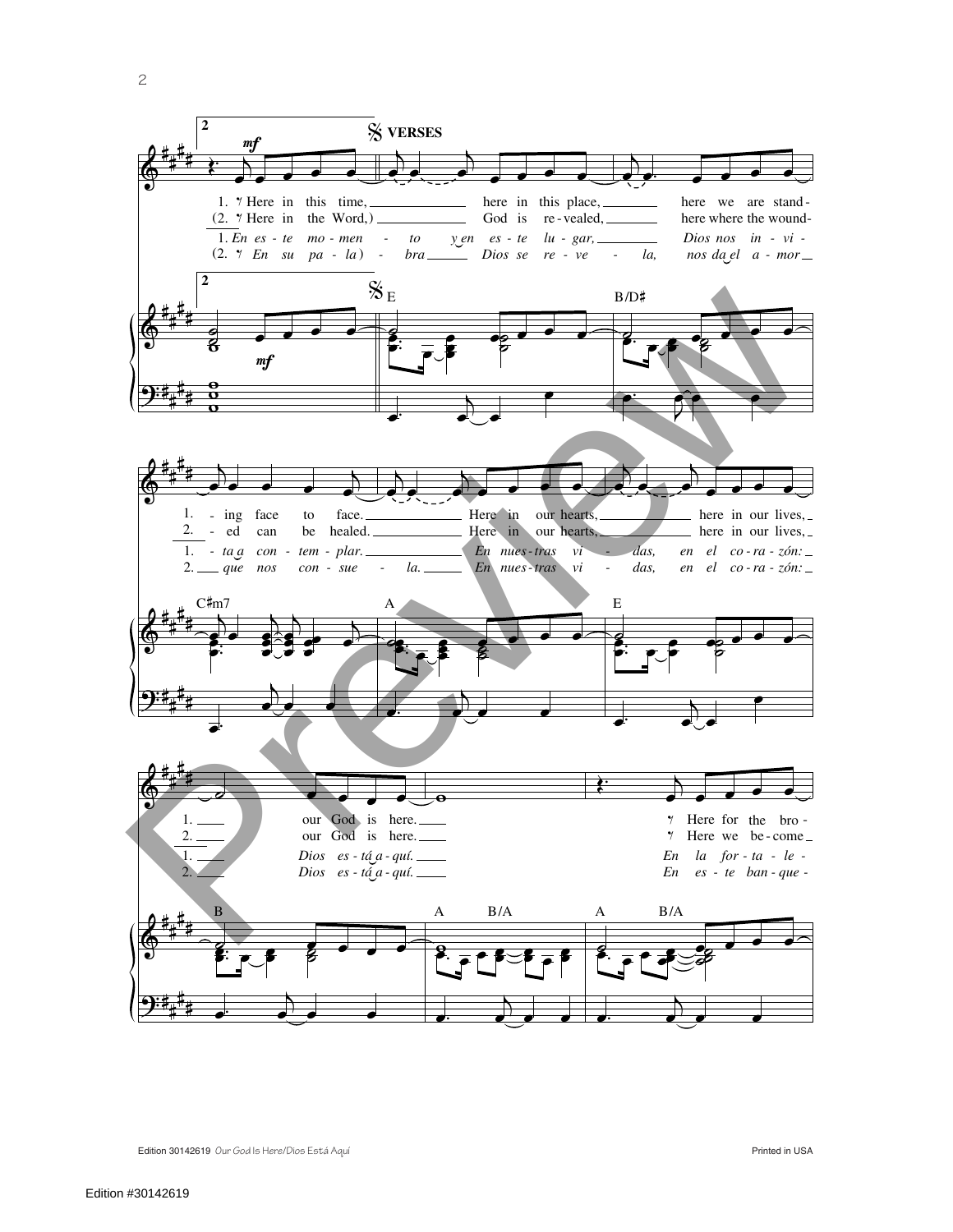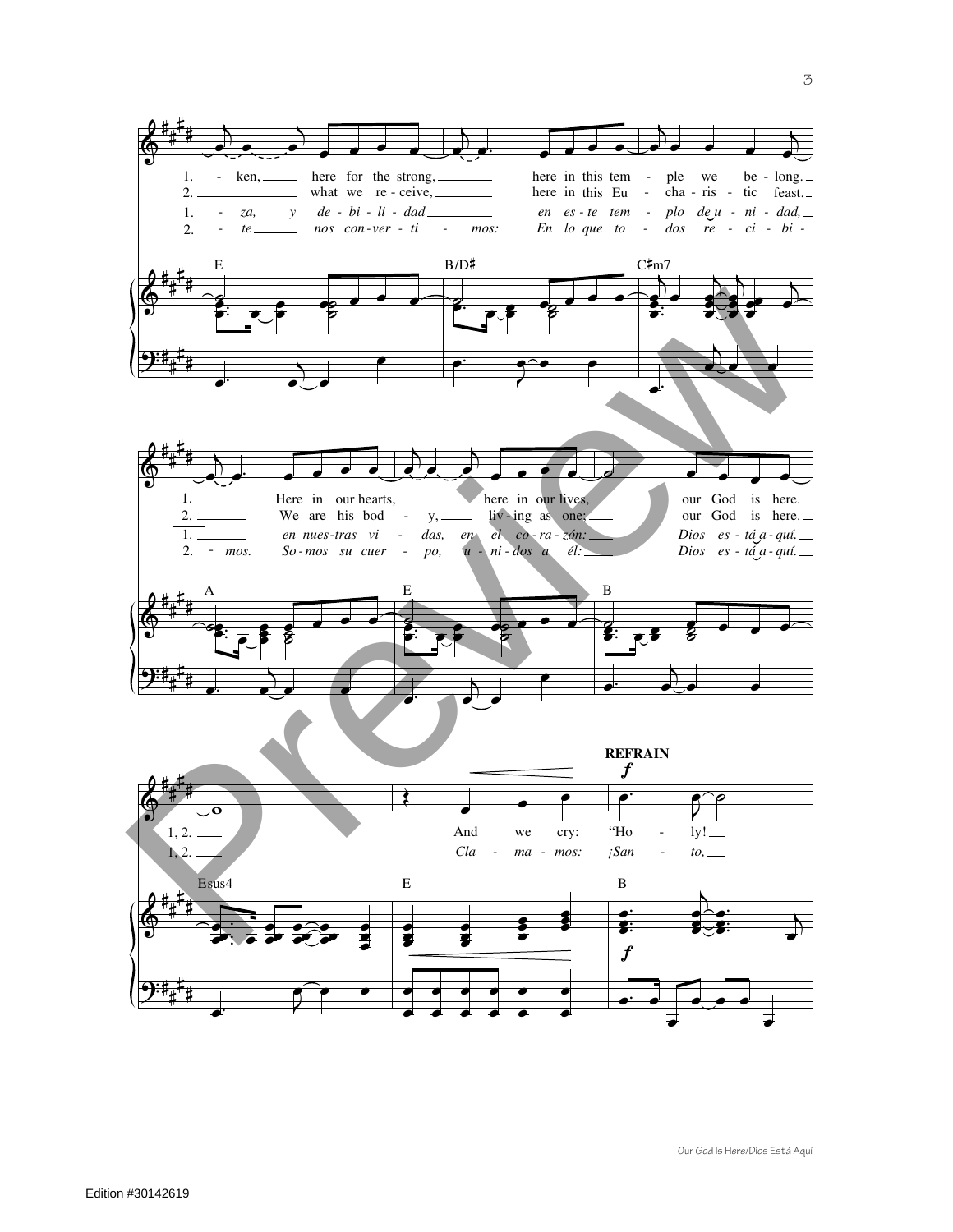

Our God Is Here/Dios Está Aquí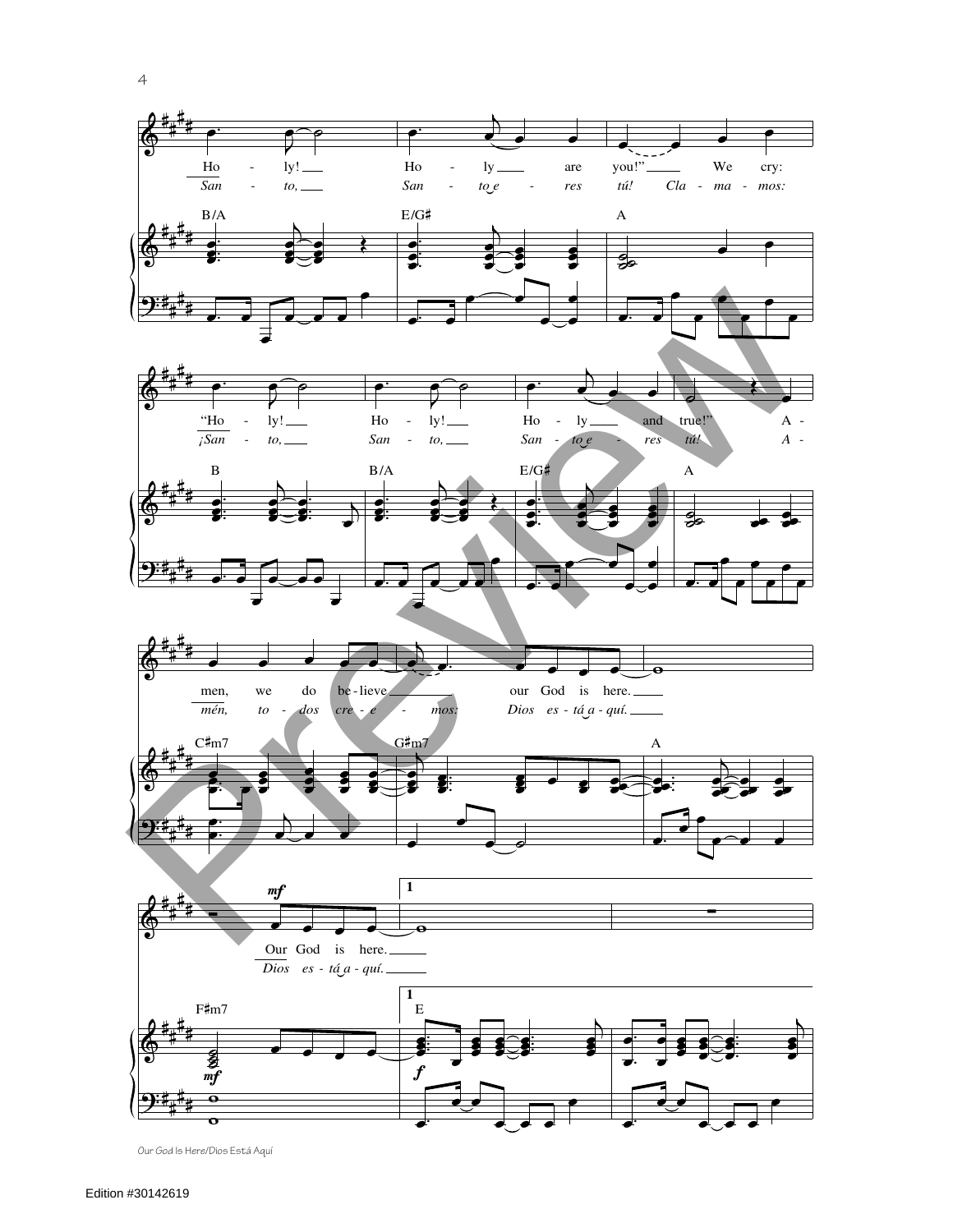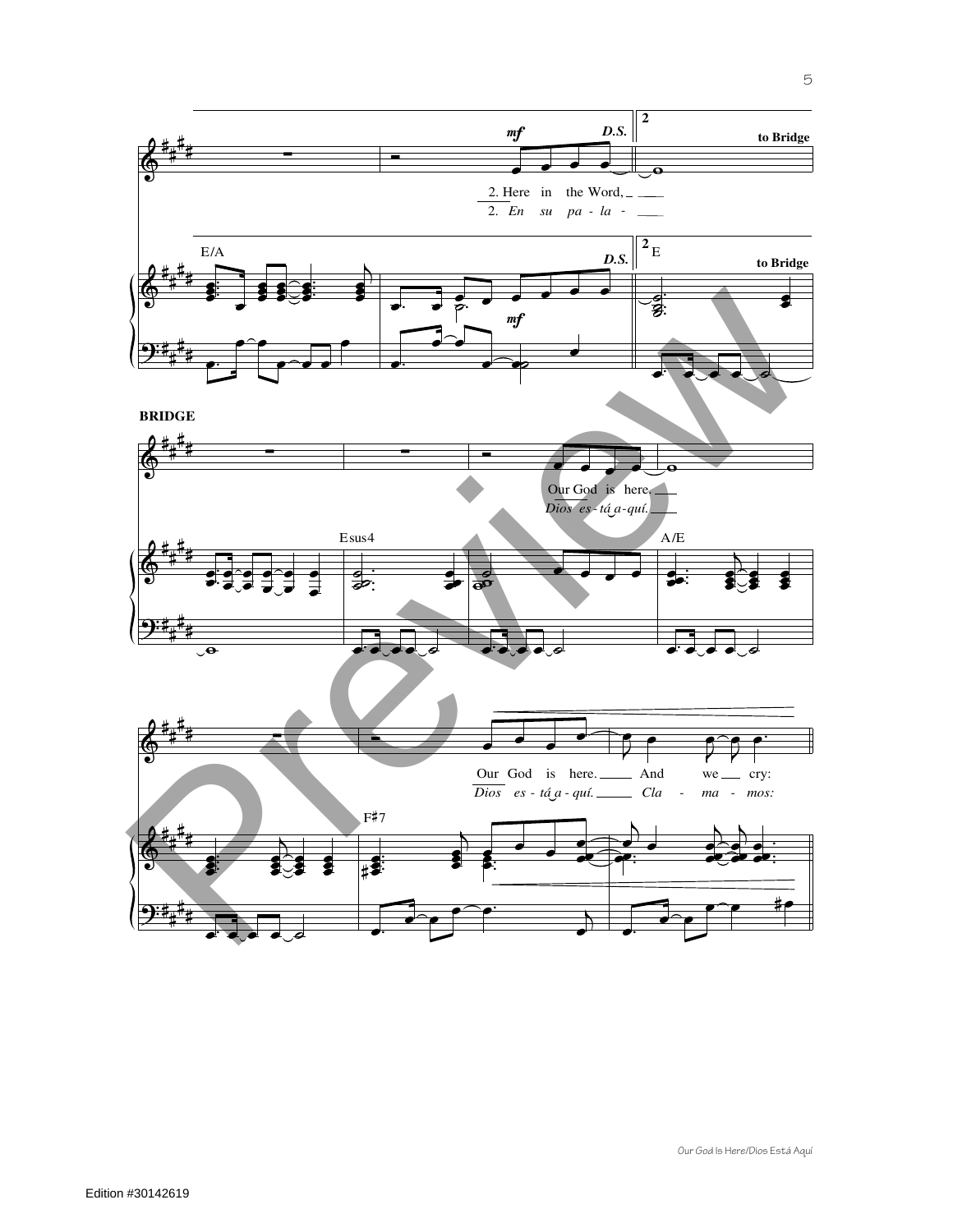



Our God le Here/Dios Está Aquí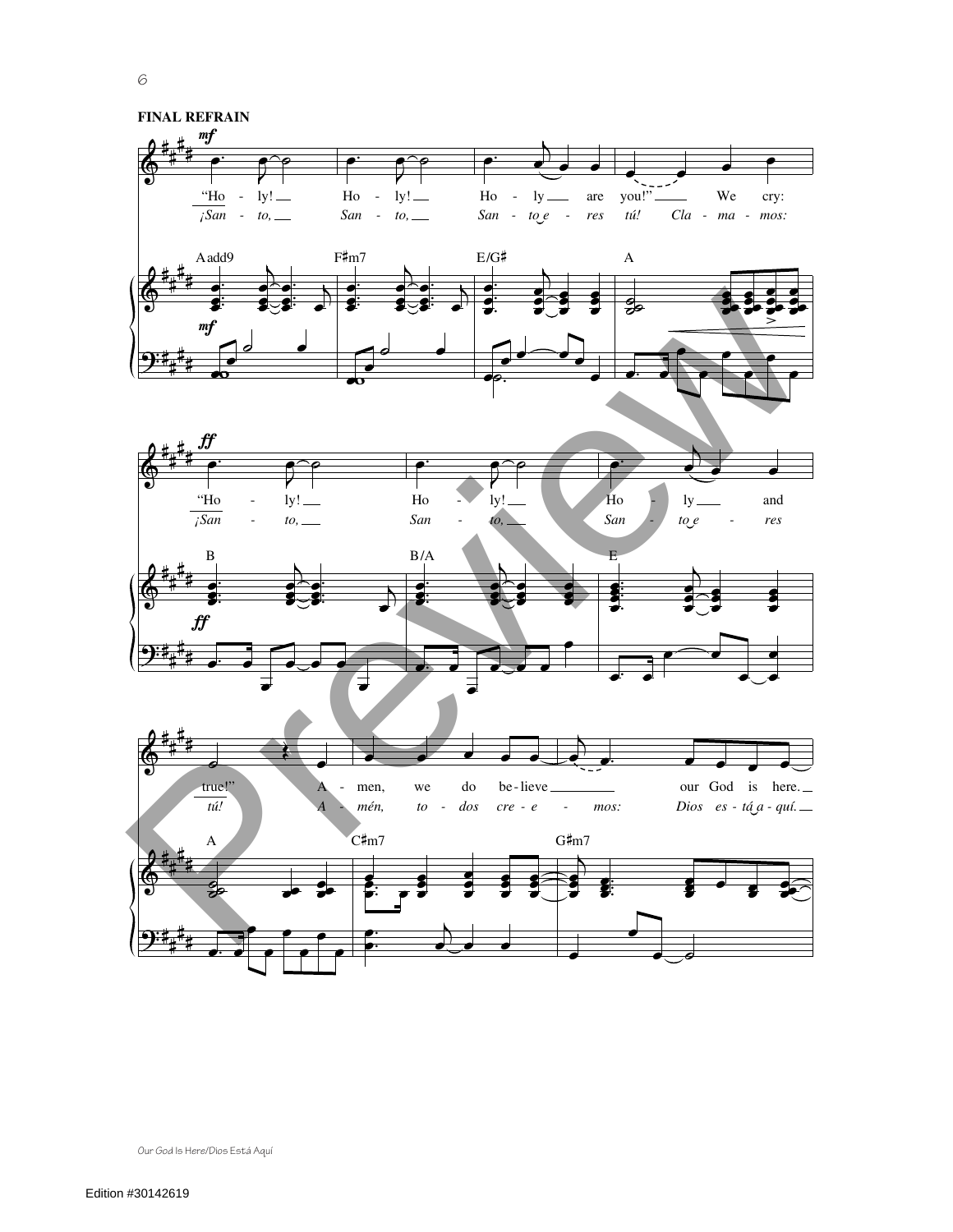

 $\overline{7}$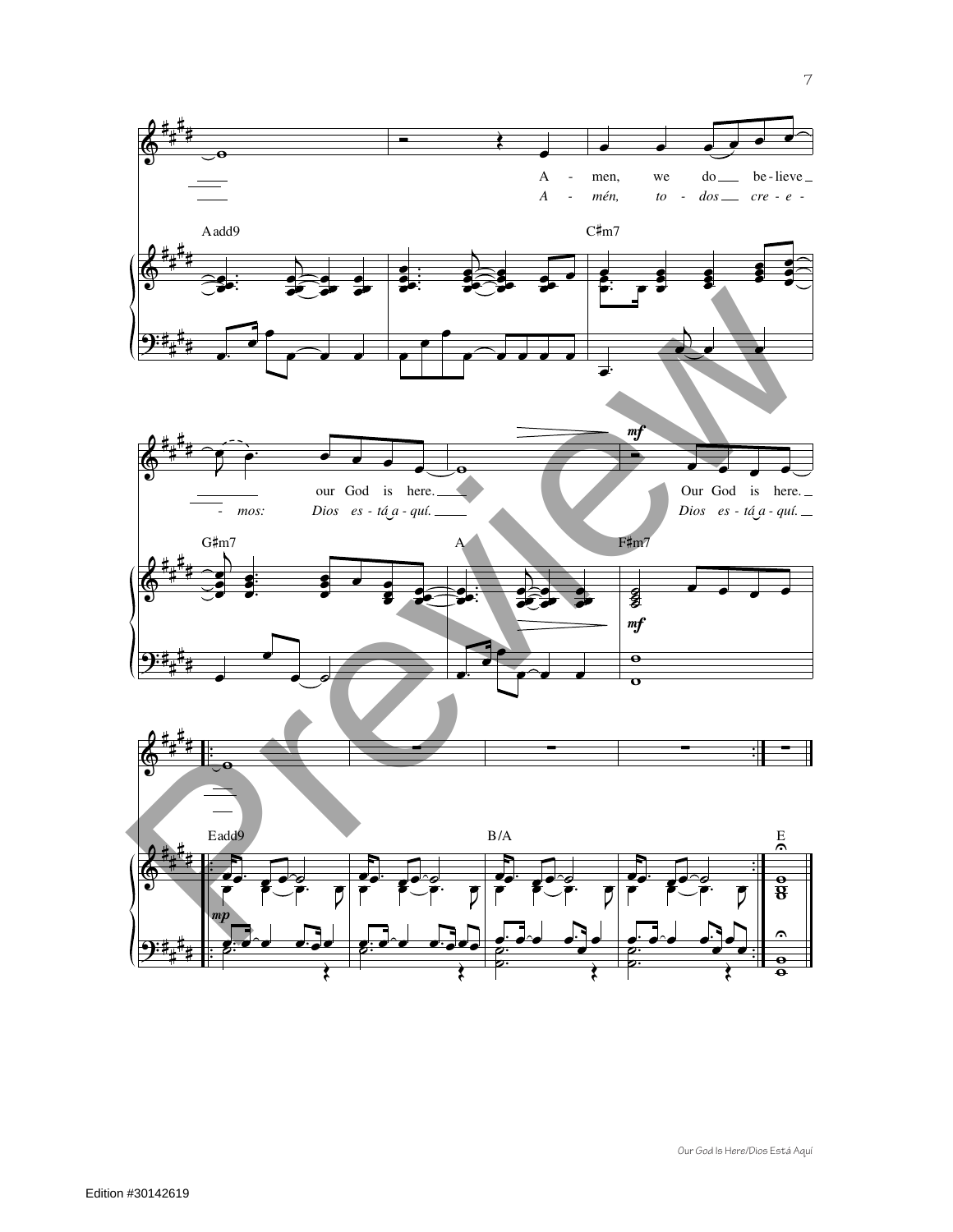## Our God Is Here/Dios Está Aquí

English text, Chris Muglia Spanish tr., by Iván Díaz and Juan J. Sosa, Pbro.

Chris Muglia Choral arr. by Rick Modlin



© 2001, 2018, Chris Muglia. Published by Spirit & Song®, a division of OCP, 5536 NE Hassalo, Portland, OR 97213. All rights reserved.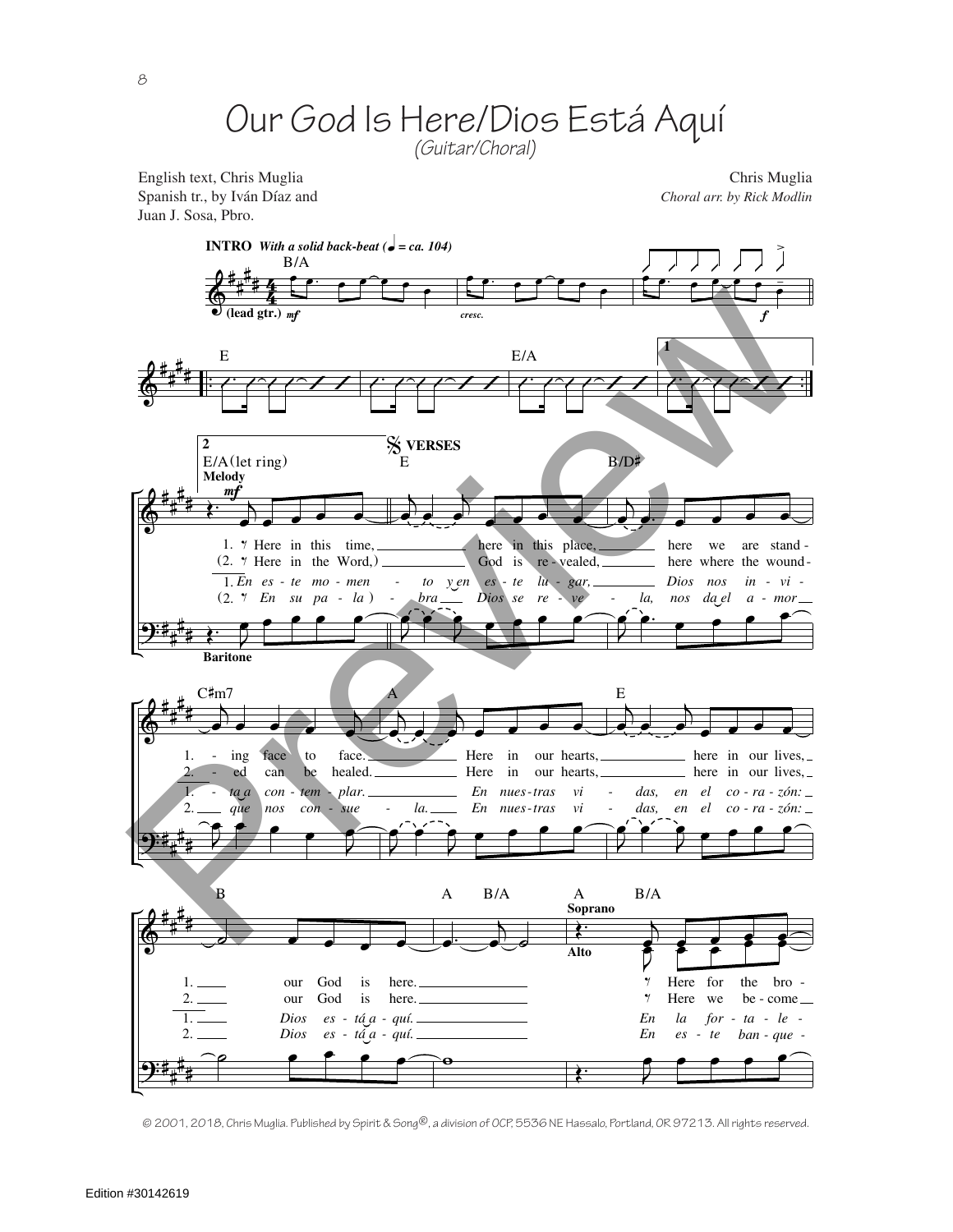









 $\mathcal{G}$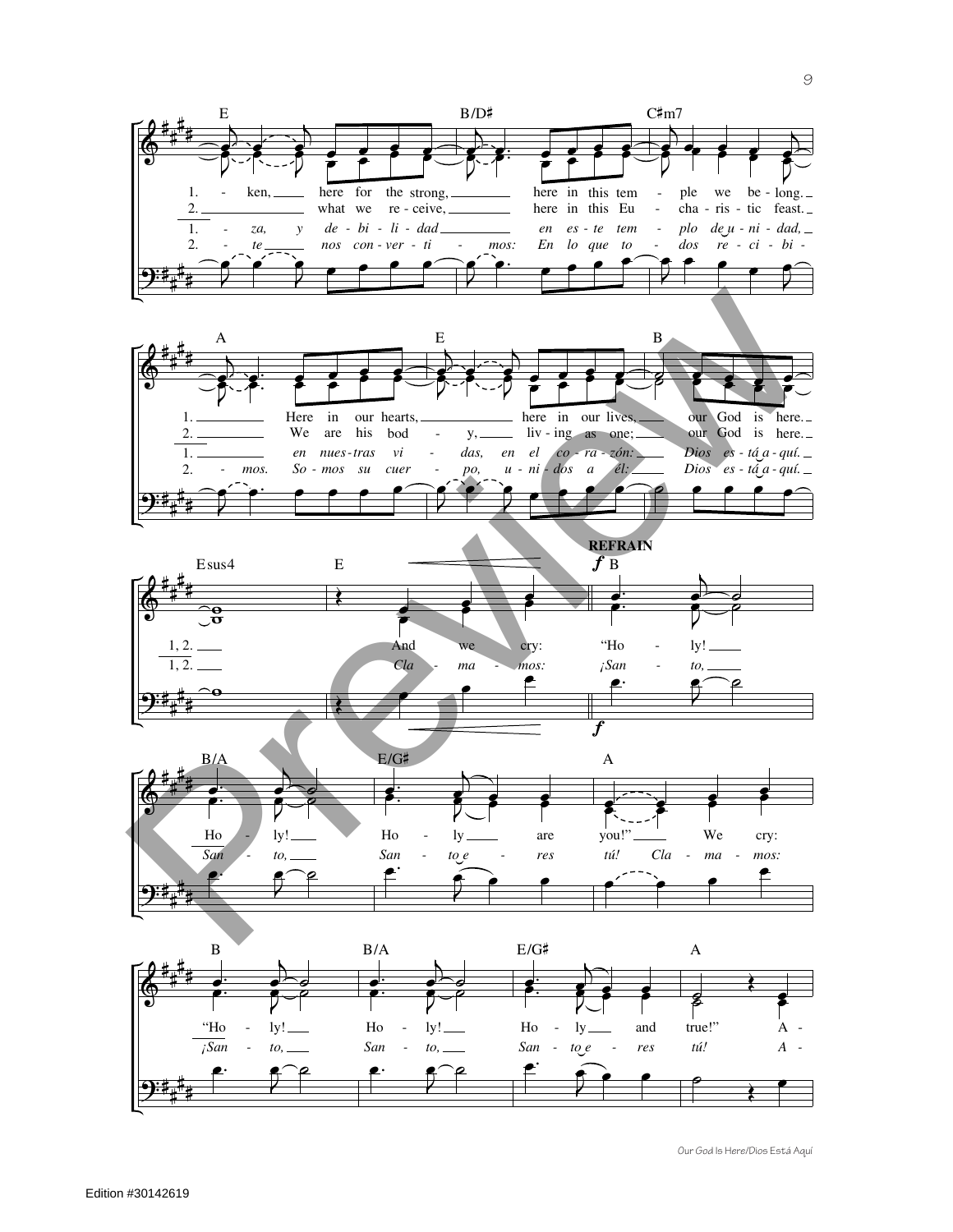

Our God le Here/Dios Está Aquí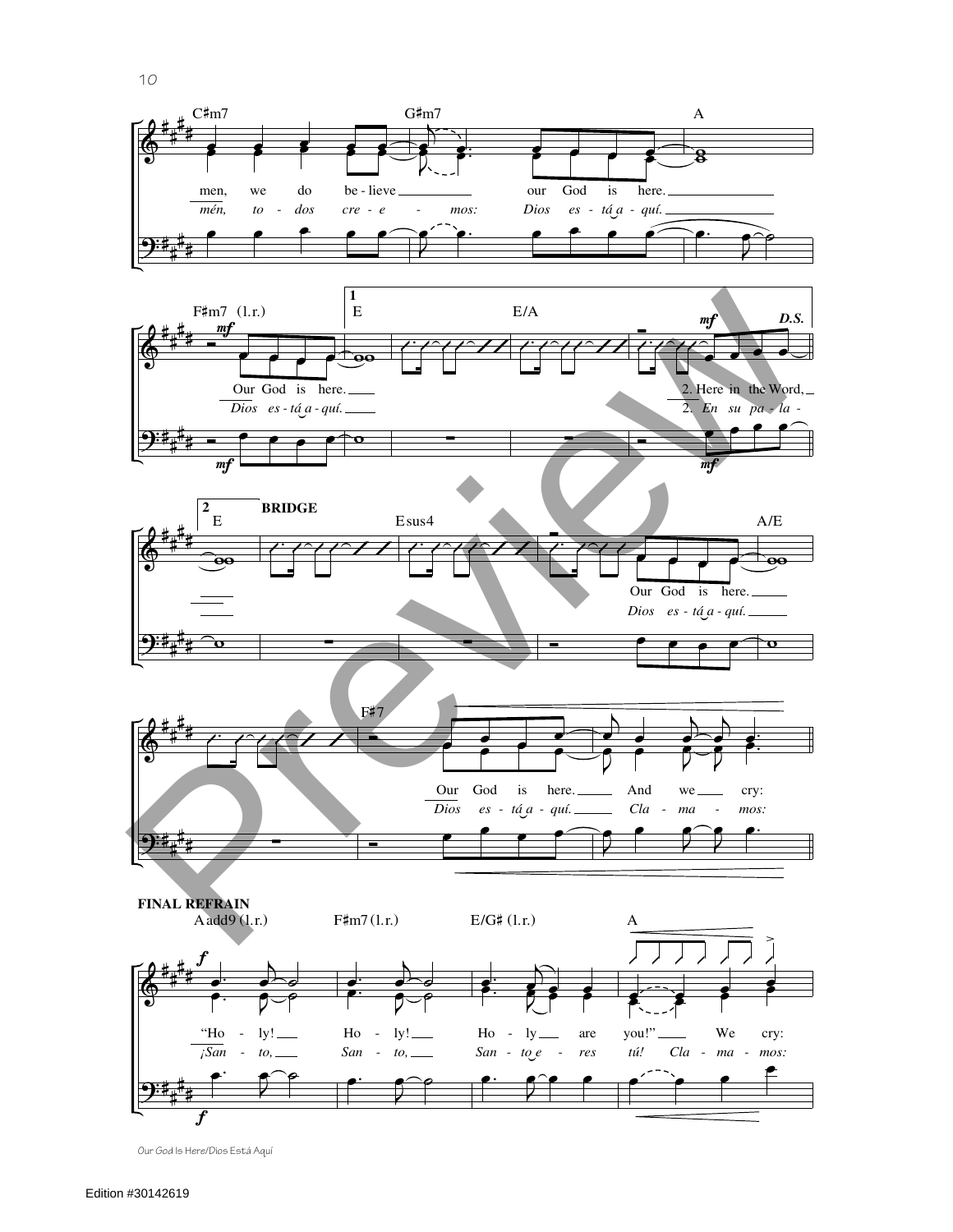